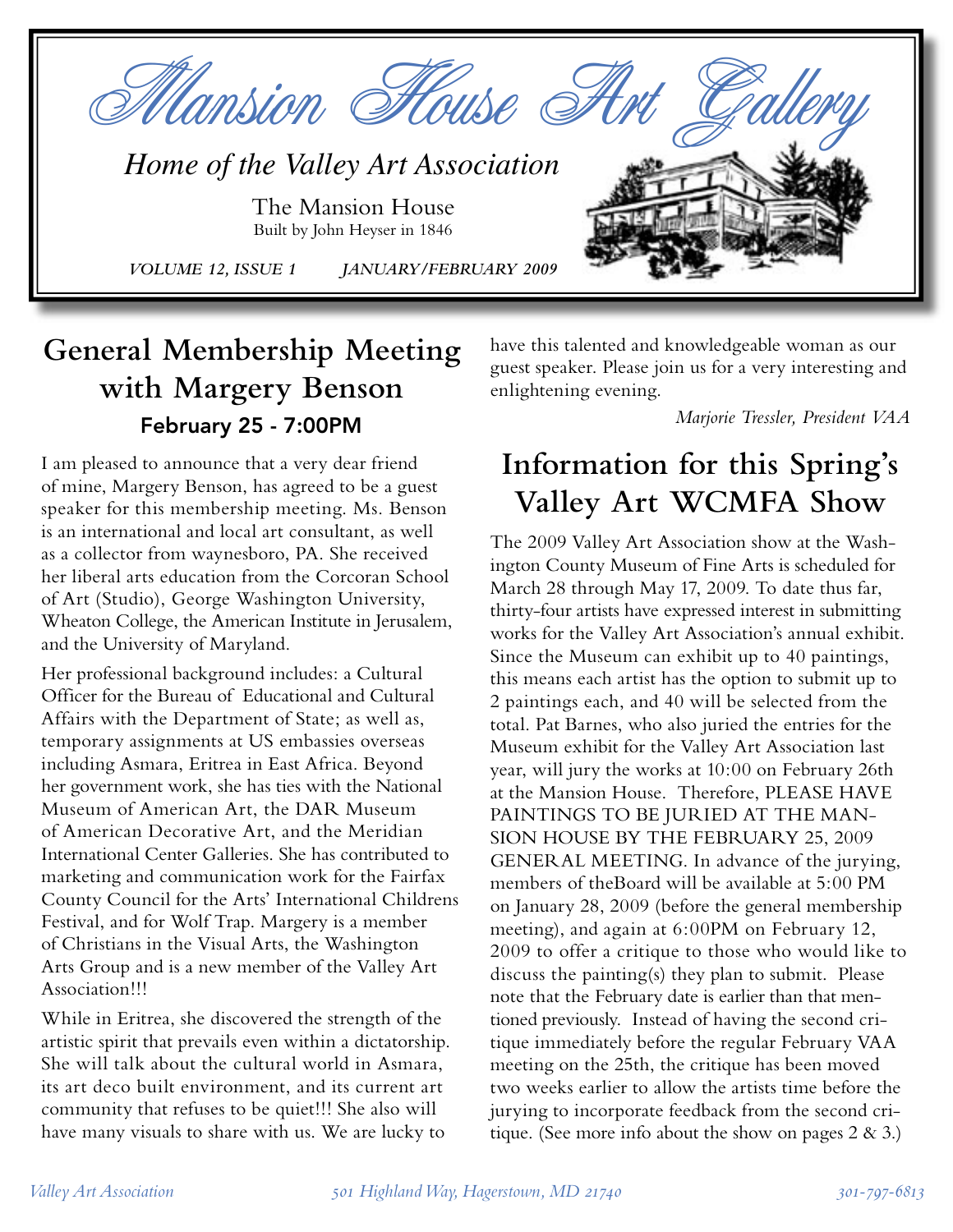### **Shows**

#### **NORTH GALLERY SHOWS**

- All-Member Show "WINTER EXHIBIT" JANUARY 16-MARCH 1, 2009.
- Susan Parker Exhibit "TOWN & COUNR MARCH 6-MARCH 29. Having always loved painting, Sue has been painting seriously since 1997 and works in pastels, watercolor and oil. She is drawn to offbeat subjects, interesting shapes, and unusual aspects of more ordinary subjects. She is particularly intrigued by the challenges of perspective.
- Valley Arts Member Show in the BOWMAN GALLERY at the WCMFA - MARCH 28-MAY 17. This show features work by Valley Art Members who submit their work for jury selection. The reception

date will be announces later by the museum.

• Terry Shotten Exhibit - "EXPRESSIVE WORKS ON CANVAS" APRIL 3-APRIL 26. Terry's show will be of vibrant, colorful expressionist and abstract oil paintings.

#### **ADDITIONAL AREA SHOWS** Art in the Hallways at the Washington County Hospital

- FEBRUARY Artist of the Month **Anna Hogbin**.
- MARCH Artist of the Month **Diane Wollard**.

Questions on Art in the Hallways should be directed to Lucy Ecker at: 301-733-5320 or a1nanaecker@aol.com.

#### Chambersburg Hospital Artist of the Month

- FEBRUARY Artist of the Month **Charles Brown**.
- MARCH Artist of the Month -

**Bettie Rae Gallagher**.

### **Member Recognitions**

**Tina Stonestreet** recently was given a great critique and wonderful article by Journalist John Hayes of the Howard County Times in regard to her abstract-art and recent show at Ranazul La Galeria in Maple Lawn , MD. Mr Hayes (also an acclaimed artist) said that he enjoyed her show and to quote one thing said "Tina's need to explore and create gives breathe and meaning to her work" this show ended Jan.3 2009 and she sold

one of her beautiful painings. Congratulations, Tina you deserve it!!!

Dr. N. Nasreen Khan, D.O., Ophtalmologist, has purchased 5 paintings of Charles H. Gelsleichter. They are Oil and Acrylic, Abstracts and Landscapes for her new office's waiting room at 69 St. Paul Drive, Suite A, Chambersburg, PA. Of the five paintings, three were commissions. Congratulations, Charles!

# **Registration for theWCMFA Show Jurying**

| Name -.                       | Phone Number - _____________ |  |
|-------------------------------|------------------------------|--|
| 1. Painting Title - ____      | Size/Medium - _________      |  |
| 2. Painting Title - _________ | Size/Medium - _____________  |  |

If you plan to participate, send this form to Sue Parker at: 460 Mason Road, Hedgesville, WV 25427.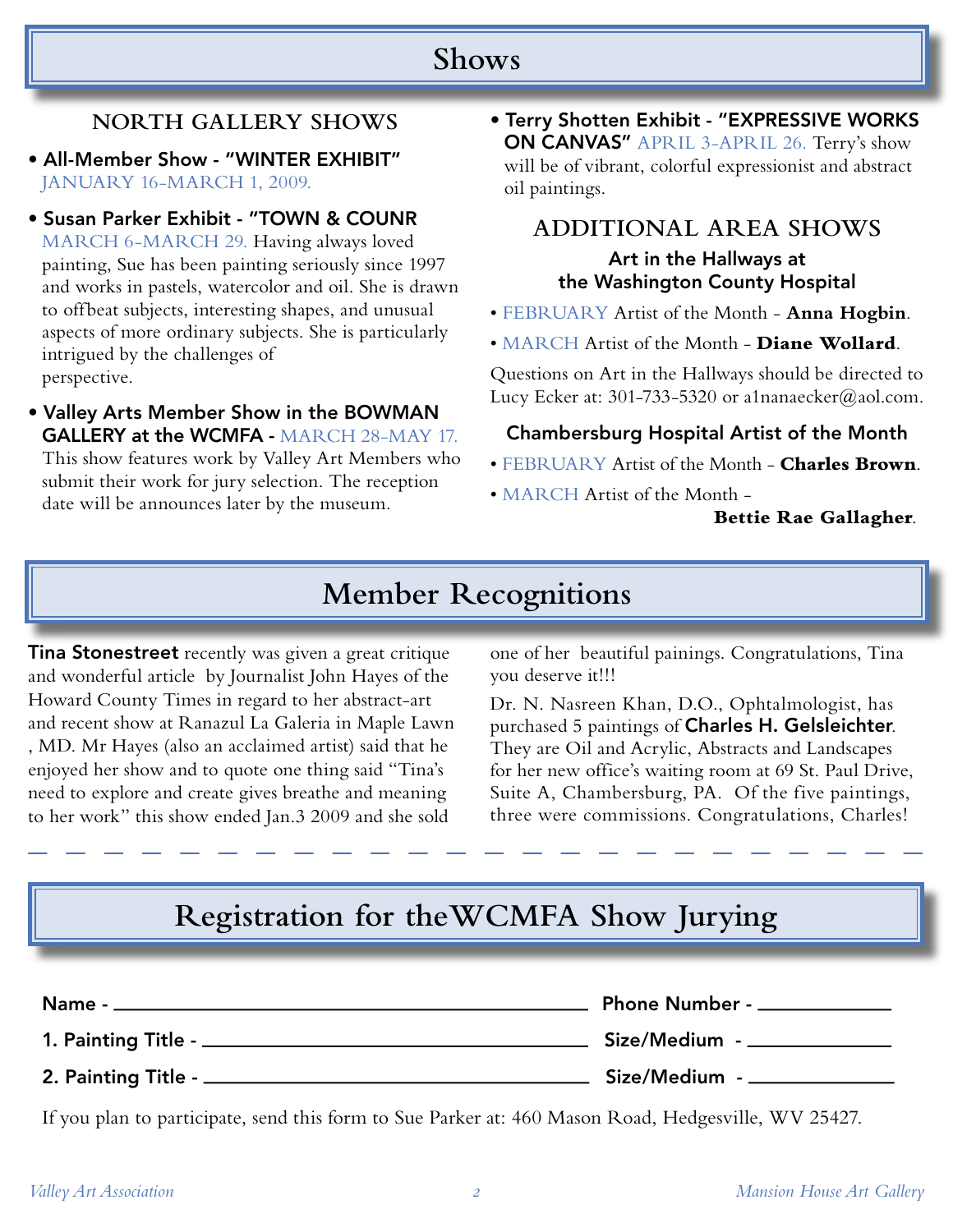# **VAA Jurying Principles for theWCMFA Show**

- In accordance with the Bylaws, and to ensure maximum participation, the number of paintings an individual artist can submit (2 in total) for the WCMFA-VAA show has been determined by considering the number of people who wished to submit paintings in relation to the number the museum can accept (maximum of 40).
- *•* A qualifying minimum score for inclusion will be established by the VAA Board. Any painting included in the museum show must have at least this minimum score. The minimum score for 2009 is at least one point (out of 5) in each jurying category. (These categories are general presentation, values, composition, color, design, control of the medium, and uniqueness or special quality)
- The juror will complete a rating sheet furnished by the VAA. The score for each sheet will be totaled and the scores then ranked in order from highest to lowest.
- Except as noted below, the highest scoring paintings up to the maximum number accepted by the museum will be included in the exhibit.
- In order to ensure maximum representation, no qualifying artist, that is, one who has more than the minimum score on his/her painting(s), can have a second painting included until all of the artists who have qualified have at least one painting included.
- If there are tied scores at the point of choosing the last painting for inclusion in the show, those needed to complete the list will be drawn at random from the group of tied scores after everyone in this group who has already had a painting included in the show has been excluded.
- *•* Each artist will receive a copy of his/her individual score sheets.

## **Show Specifications from theWCMFA**

- *•* Total number of works should not exceed 35–40 with the minimum number of works being 25. (Special Sculpture restrictions: No more than 3 sculptures can be accepted. Three-dimensional pieces should be no larger than 18" Round and no taller than 36" Height. They should be able to be displayed on a pedestal. Pedestals will be supplied by the Museum.)
- *•* Two-Dimensional Works should be no larger than 24" x 36" including frame (inches are continuous, i.e. a 24" x 36" work is the same as 120 continuous inches around the perimeter of the painting)
- *•* Works must be properly framed and have screw eyes on both sides of the back of the frame.
- *•* The following information should be on the

back of each piece: Artist's name, Address, Phone number, Title of Work, and Medium

- *•* The Valley Art Association will provide the Museum with a complete list of pieces in the exhibition including the following information: Title of Work, Artist's Name, Artist's Home City & State, Any photos or digital images of works in the exhibition are also helpful to the Museum when sending out publicity.
- *•* Artists should submit business cards with their works. These will be placed in the exhibition space.
- *•* The Valley Art Association and the Museum will work out a suitable time for all works to be brought to the Museum and a time for pieces to be picked up at the end of the exhibition.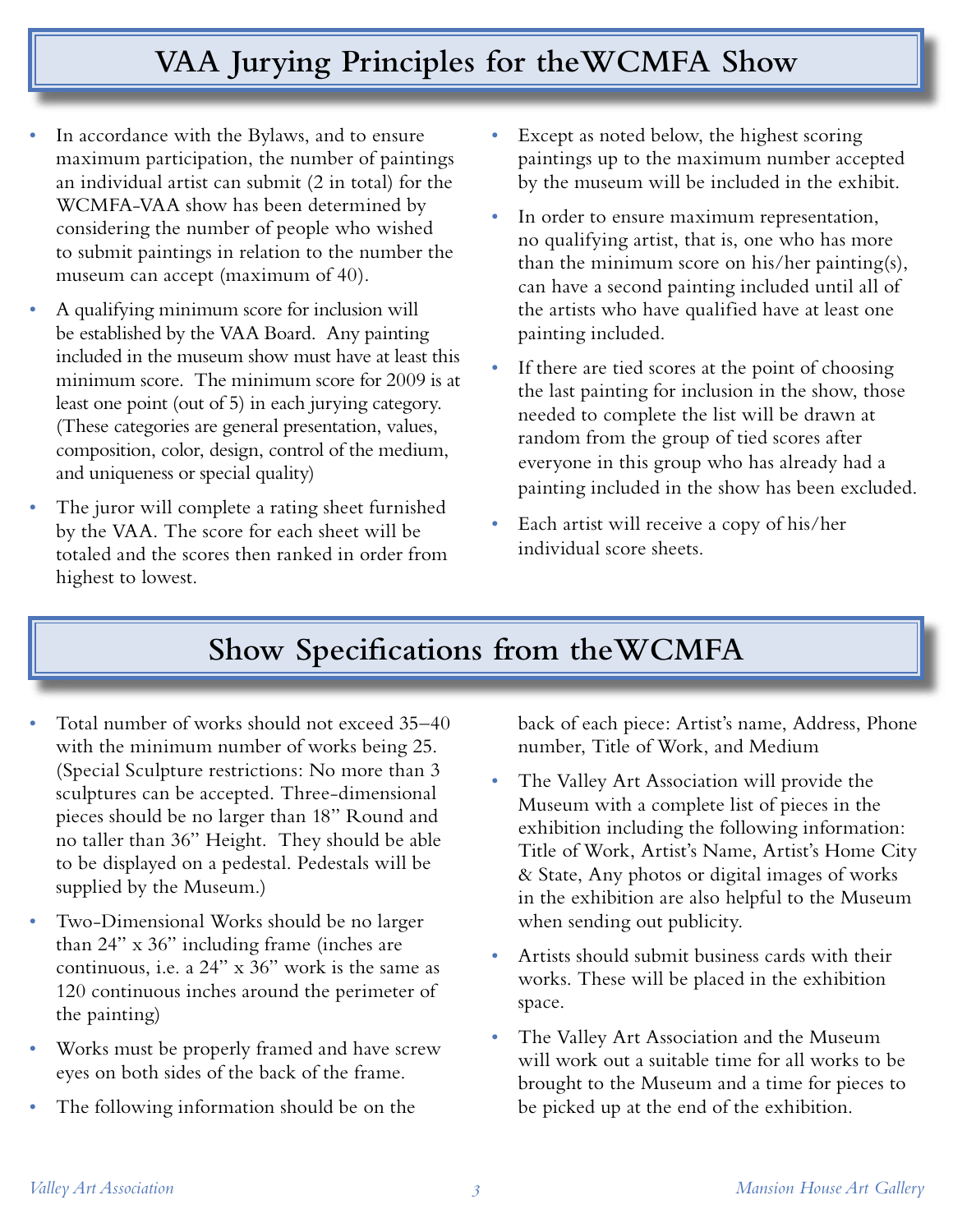## **Classes and Workshops**

### Creative Watercolor with Anna Hogbin - \$80 for seven classes

• 8 Sessions run Thursdays, March 5 - April 30 from 6 PM to 8:30 PM at the Mansion House. There will be no class April 9. Class is limited to 10 students.

This class is about opening up new avenues in the creative experience! Students will explore using different techniques and materials with watercolor pigments to create interesting textures and effects. Some of the products used will include, but are not limited to: Saran Wrap, inks, string, contact paper, bubble wrap, a variety of salt products, paper doilies, Oriental papers, Gesso, found items, and tissues. Techniques will include using different masking products, the layering process, ways to lift out, pouring and dropping paint, spraying pigment, using white gouche and watercolor, creating textured surfaces, and negative painting for finding designs. Theme paintings and design will be a key element in class discussion. For questions and enrollment, call Anna Hogbin at 304-263-1094 or email ahogbin@earthlink.net.

WCMFA Offers Art Classes - The Washington County Museum of Fine Arts is offering a variety of art classes during the months of January through May. Registration is required for all classes and the following classes for adults and teenagers:

- Painting With Oils: Ski Holm Wednesday 5:30 - 8 :30 PM January 21 - March 11 • Basic Drawing: Mike Gouker Thursday 6:30 - 8:30 PM January 22 - February 26 • Intermediate Watercolor: Bob Wantz Tuesday 10:00 AM - 1:00 PM January 27 - March 3 • Beginner's Watercolor: Bob Wantz Wednes. 10:00 AM - 1:00 PM January 28 - March 4 • Ceramics-Hand Building: Denise Joyal Friday 12:00 - 2:00 PM February 6 - March 20 • Blackletter Calligraphy: Christine Tischer Thursday 7:00 - 9:00 PM March 5 - April 9 • Landscapes in Watercolor: Kent Roberts Tuesday 6:30 - 9:00 PM March 10 - April 14 • Painting with Oil: Ski Holm Wednesday 5:30 - 9:30 PM April 8-May 27
- Drawing with Pen & Ink: Mike Gouker

 Thursday 6:30 - 8:30 PM April 16 - May 21

• Intermediate Watercolor: Bob Wantz

 Tuesday 10:00 AM - 1:00 PM April 21-May 26

• Beginner's Watercolor: Bob Wantz Wednesday 10:00 AM - 1:00 PM April 22-May 27

The following children's classes will be offered:

• Young at Art (4-6): TBA Thursday 9:30 - 10:30 AM

January 22-February 26

• Art Around the World (7-10): with Kathryn Lant

 Thursday 4:00 - 5:00 PM January 22 - February 26

- Art for Toddlers (2-3): TBA Friday 9:30 - 10:30 AM January 23-February 27
- Little Illustrators I (3-4): Melissa Gibson Saturday 1:00 - 2:00 PM January 24 - February 28
- Little Illustrators II (5-6): Melissa Gibson Saturday 2:30 - 3:30 PM January 24 - February 28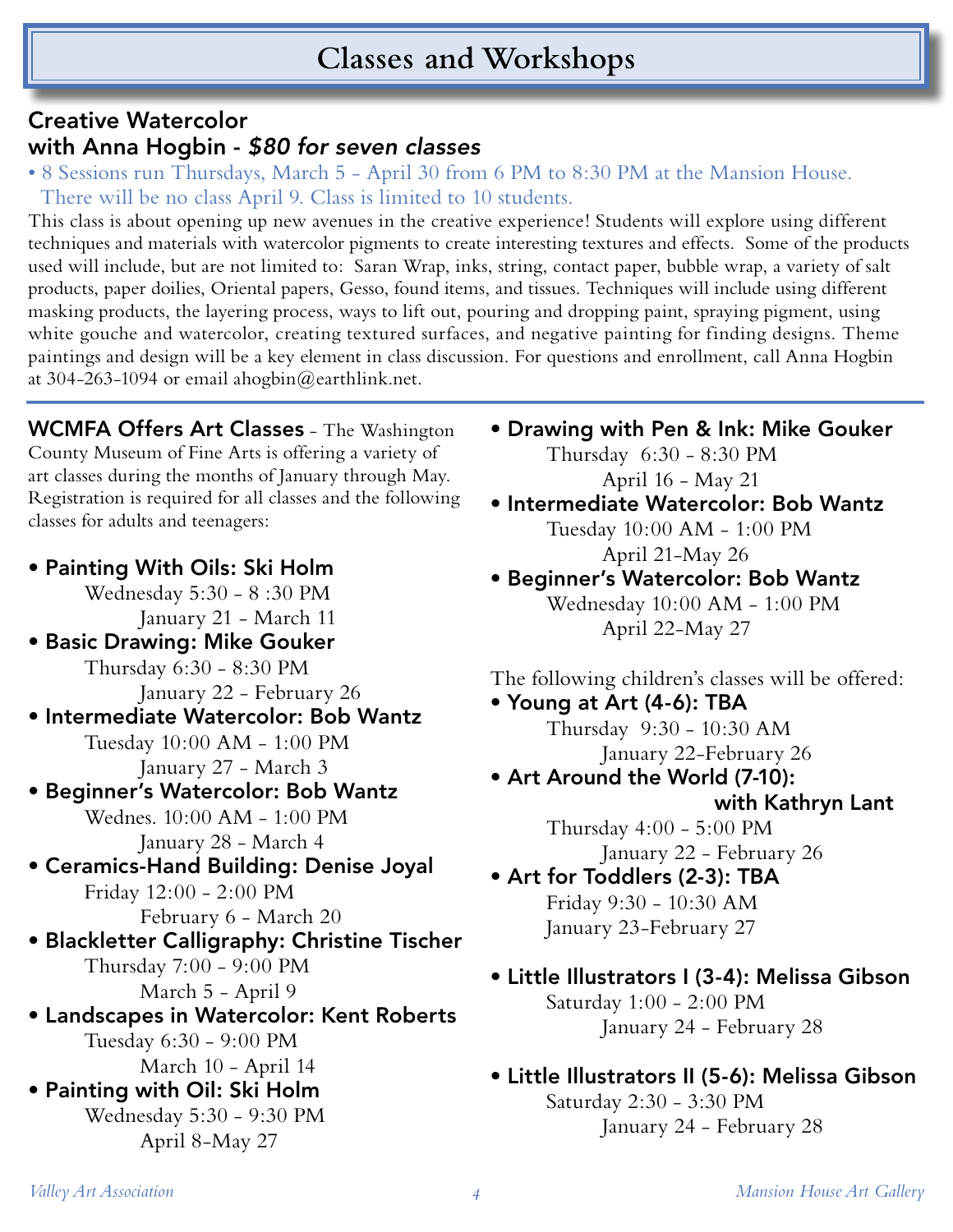### **Classes Continued**

#### **General Member News** • Drawing & Painting Animals (7-12): with Nicole Ferree Tuesday 6:30 - 8:00 PM January 27 - March 3 • Young at Art (4-6): TBA Thursday 9:30 - 10:30 AM March 26 - April 30 • Art for Toddlers (2-3): TBA Friday 9:30 - 10:30 AM March 27 - May 1 • Art Around the World (7-10): with Kathryn Lant Thursday 4:00 - 5:00 PM April 2 - May 7 • Drawing & Painting Animals (7-12): with Nicole Ferree

Thank You to Our Generous Members - Marjorie Tressler would like to personally thank the members of this club who donated the art materials for the Vets in Martinsburg. Two very large boxes, with many new items, including brushes, paint, watercolor paper, pallets, pastels, canvasses, pads of drawing paper, were sent to the Veterans Center with lots of love! Thank you for your kindness and generosity. You are to be commended for your love and concern for our brave soldiers.

#### **GALLERY MEETING**

All gallery members are asked to attend the Gallery Meeting the evening of Thursday, February 12th at 6:30PM. Remember, if schools are closed due to inclement weather there will be NO meeting.

"ART IN THE HALLWAY" at Washington County Hospital Auxiliary and Valley Art Association has been and is a great opportunity for our organization. It

provides another venue for displaying member work. Our art sales, less the donated 25% to the Auxiliary, has come to a total of \$2,190.00 since the beginning of May 2004. All VAA members may sign up on the bulletin board for a monthly show, or may contact Lucy Ecker for more information.

Tuesday 6:30 - 8:00 PM

Saturday 1:00 - 2:00 PM

Saturday 2:30 - 3:30 PM

1:00 to 5:00 PM, closed Monday.

 April 21 - May 26 • Little Illustrators I (3-4): Melissa Gibson

 April 25 - May 30 • Little Illustrators II (5-6): Melissa Gibson

April 25 - May 30

For more information on fees, dates and times, call the Museum at 301-739-5727. For the hearing impaired, call our TDD at 301-739-5764. Registration can be made via our secure web site at www.wcmfa.org. Museum hours are Tuesday through Friday, 9:00 AM to 5:00 PM., Saturday 9:00 AMto 4:00 PM, Sunday

Discount Ordering - For those of you who order art supplies online, please consider ordering your supplies from Dick Blick through the Dick Blick logo on the Valley Art Association web site. Their prices are generally competitive with Cheap Joes, ASW, Jerry's etc. Just click on the Dick Blick logo, and you will go straight to Dick Blick. Ten percent of the value of any orders placed this way will be paid as a rebate to the Valley Art Association. It is a great fundraiser that allows the club to earn money from what members would ordinarily do anyway.

Elections Are Coming Up - This is just a reminder to our members that two officer elections for Vice Pres and Assistant Gallery Director are coming up in April. Please keep in mind anyone you would like to have serve or possibly consider running yourselves.